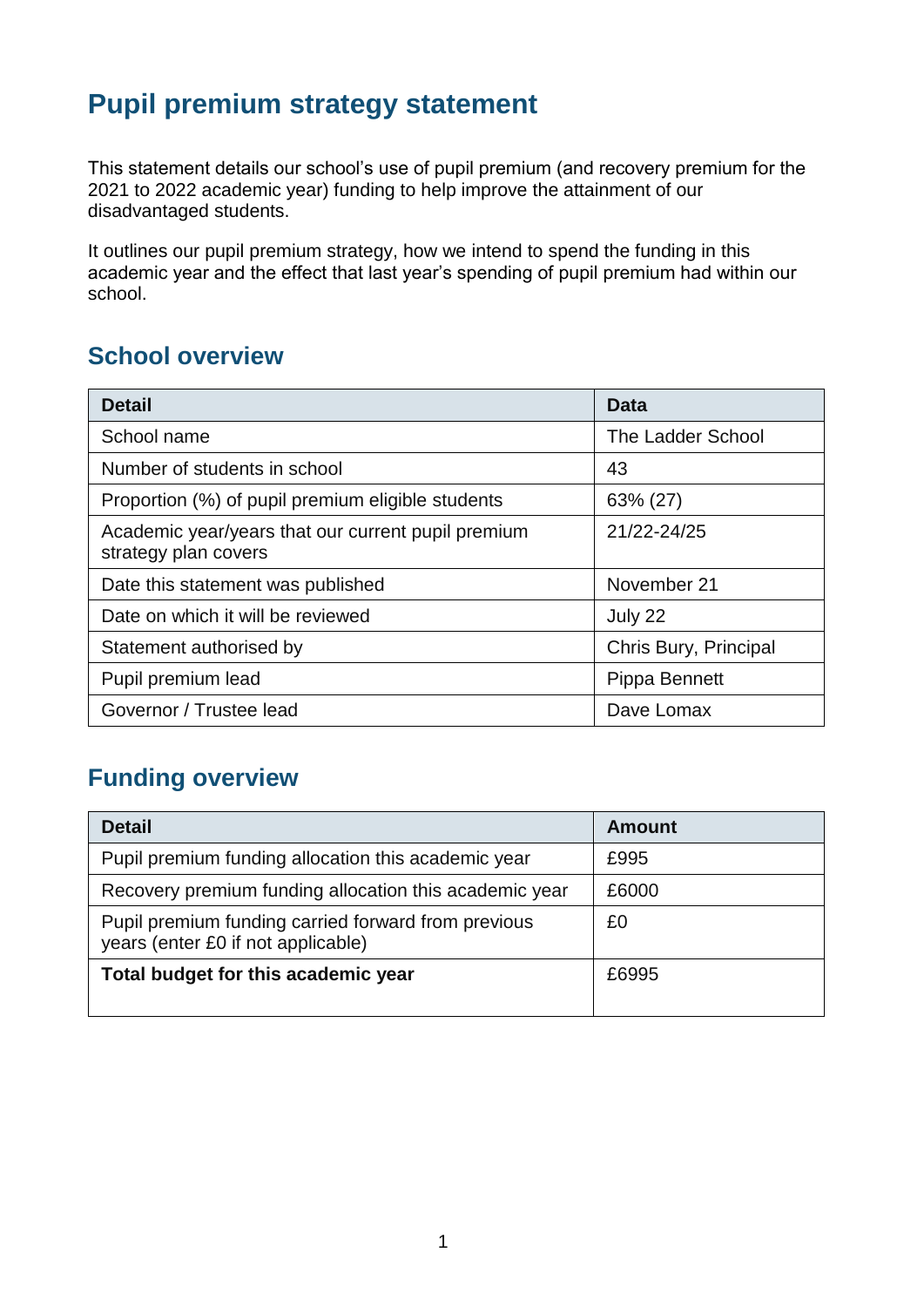# **Part A: Pupil premium strategy plan**

## **Statement of intent**

Our aim is to use pupil premium funding to help us achieve and sustain positive outcomes for our disadvantaged students. The PP funding that The Ladder School receives is not reflective of the funding that the students are entitled as funding goes to where the child is on the main school roll and contributes to the funding of the placement. Pupil Premium income received is not reflective of the numbers of disadvantaged children in school.

Most students joining The Ladder School comes from a background of social and economic deprivation. Whilst we acknowledge that this is not always the primary challenge our students face, it is evident that their outcomes for academic attainment, social mobility, progression to FE and HE and employability are less positive than their peers both within TLS (and those who join us at similar starting points) and their placing schools.

We focus our high-quality teaching on areas that disadvantaged students require it most, targeted support based on robust diagnostic assessment of need, and helping students to access a broad and balanced curriculum. This includes our transition process and assessment on and after entry.

Although our strategy is focused on the needs of disadvantaged students, it will benefit all students in our school where funding is spent on whole-school approaches, such as high-quality support within the classroom. Our intention is that the outcomes for nondisadvantaged students will also be improved as a result of this strategy.

Our strategy is individualised to the needs and strengths of each young person, based on formal and informal assessments and a detailed knowledge of their background and the challenges that they face both in and out of school. This will help us to ensure that we offer them the relevant skills, qualification and experience they require to be prepared for adulthood.

We will also provide disadvantaged students with support to develop independent life and social skills and continue to ensure that high-quality work experience, careers guidance and further and higher education guidance is available to all.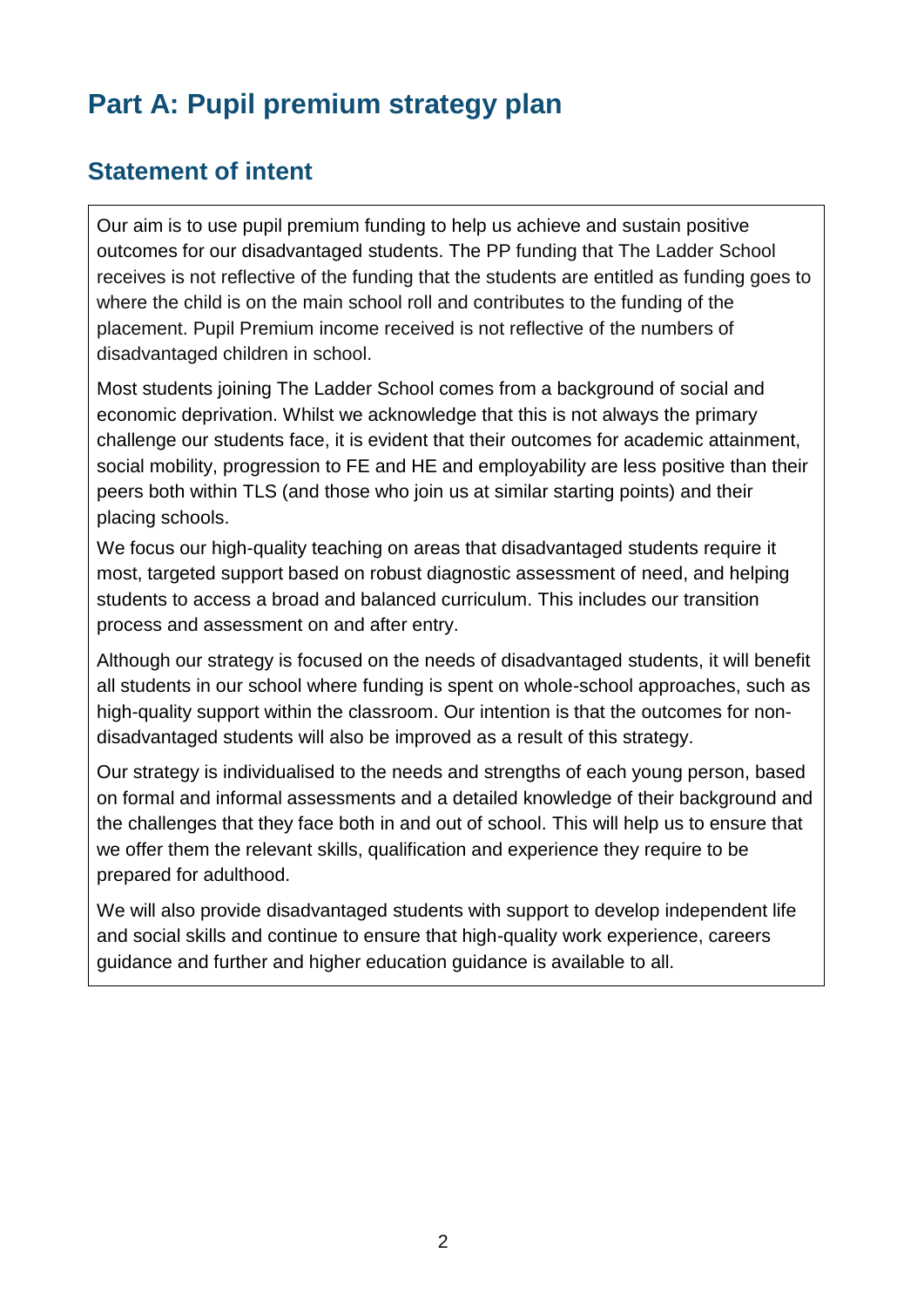## **Challenges**

This details the key challenges to achievement that we have identified among our disadvantaged students.

| <b>Challenge</b><br>number | <b>Detail of challenge</b>                                                                                                                                                                                                                                                                                                                                                                                                                                                                             |
|----------------------------|--------------------------------------------------------------------------------------------------------------------------------------------------------------------------------------------------------------------------------------------------------------------------------------------------------------------------------------------------------------------------------------------------------------------------------------------------------------------------------------------------------|
| 1                          | Most students arrive at the school with large gaps in their knowledge,<br>skills and understanding. Few are working at the standards expected for<br>their age. Students are screened and tested on entry to identify starting<br>points and any additional needs to ensure effective support is put in<br>place at the earliest opportunity. Most students have a reading age<br>below their chronological age and have language comprehension<br>difficulties, requiring additional literacy support |
| $\overline{2}$             | Transition meetings and initial assessments show that students arrive<br>viewing education as a negative experience and as a result, many have<br>low self esteem and expectation of themselves and the school. A higher<br>than average percentage have a history of safeguarding and child<br>protection issues                                                                                                                                                                                      |
| 3                          | Our assessments, observations and discussions with students show<br>that disadvantaged students generally have greater challenges around<br>communicating and expressing their needs than their peers, including<br>non-verbal, limited language and social interaction difficulties.                                                                                                                                                                                                                  |
| 4                          | Our assessments, observations and conversations with students<br>indicate that disadvantaged students often require additional support to<br>develop personal skills, e.g. personal hygiene, healthy eating                                                                                                                                                                                                                                                                                            |
| 5                          | Through observations and conversations with students and their<br>families, we find that disadvantaged students generally have fewer<br>opportunities to develop cultural capital outside of school.                                                                                                                                                                                                                                                                                                   |

#### **Intended outcomes**

This explains the outcomes we are aiming for **by the end of our current strategy plan**, and how we will measure whether they have been achieved.

| <b>Intended outcome</b>                                                                                                                                                                 | <b>Success criteria</b>                                                                                                                                                                                                                                                            |
|-----------------------------------------------------------------------------------------------------------------------------------------------------------------------------------------|------------------------------------------------------------------------------------------------------------------------------------------------------------------------------------------------------------------------------------------------------------------------------------|
| Improved attainment for disadvantaged<br>students in all subjects, particularly Maths<br>and English relative to their starting points<br>as identified through baseline<br>assessments | Improved performance of disadvantage<br>students and a reduction in the<br>attainment gap between these students<br>and their peers, as demonstrated by our<br>end of year assessments and GCSE<br>results - students achieve same or<br>better percentage of 4+ as similar school |
| Improved reading age and language<br>comprehension for disadvantaged                                                                                                                    | Assessment of students' reading age<br>and language comprehension shows a                                                                                                                                                                                                          |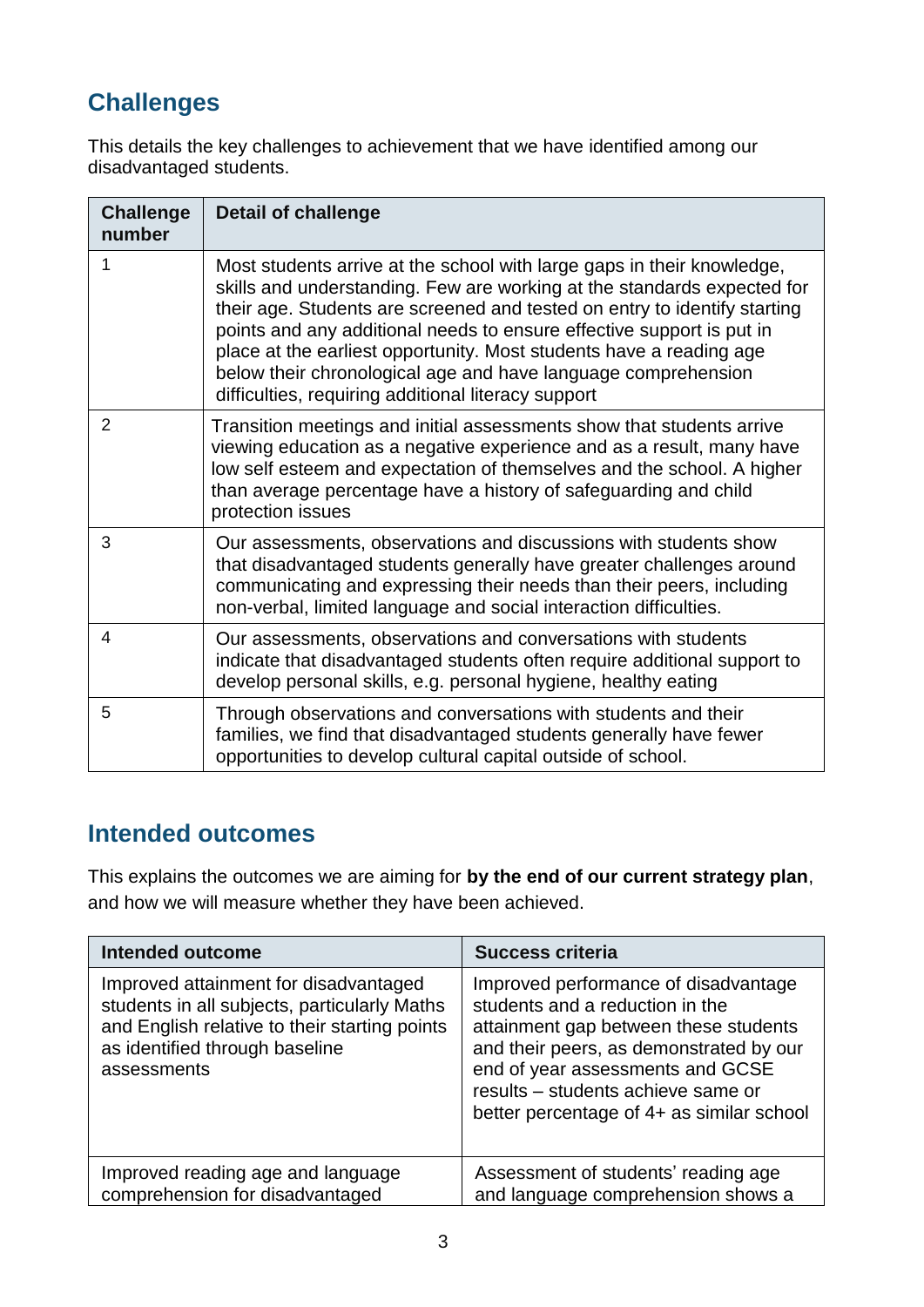| students so that they can independently<br>comprehend subject-specific texts with<br>challenging terminology.                                             | reduction in the disparity in outcomes<br>between disadvantaged students and<br>their peers in our school through<br>intervention outcomes, attainment data<br>and GCSE results |
|-----------------------------------------------------------------------------------------------------------------------------------------------------------|---------------------------------------------------------------------------------------------------------------------------------------------------------------------------------|
| Attendance - improved attendance to<br>enable students to improve attainment<br>and engagement                                                            | Improved attendance to national<br>average for similar schools                                                                                                                  |
| Disadvantaged students feel better<br>prepared for career progression and / or<br>HE opportunities through mentoring, work<br>experience and opportunity. | All disadvantaged students are able to<br>access high quality work experience and<br>careers mentoring.<br>End of year reviews show that                                        |
|                                                                                                                                                           | disadvantaged students are progressing<br>to higher or further education at the end<br>of KS5 in the same numbers as their<br>peers.                                            |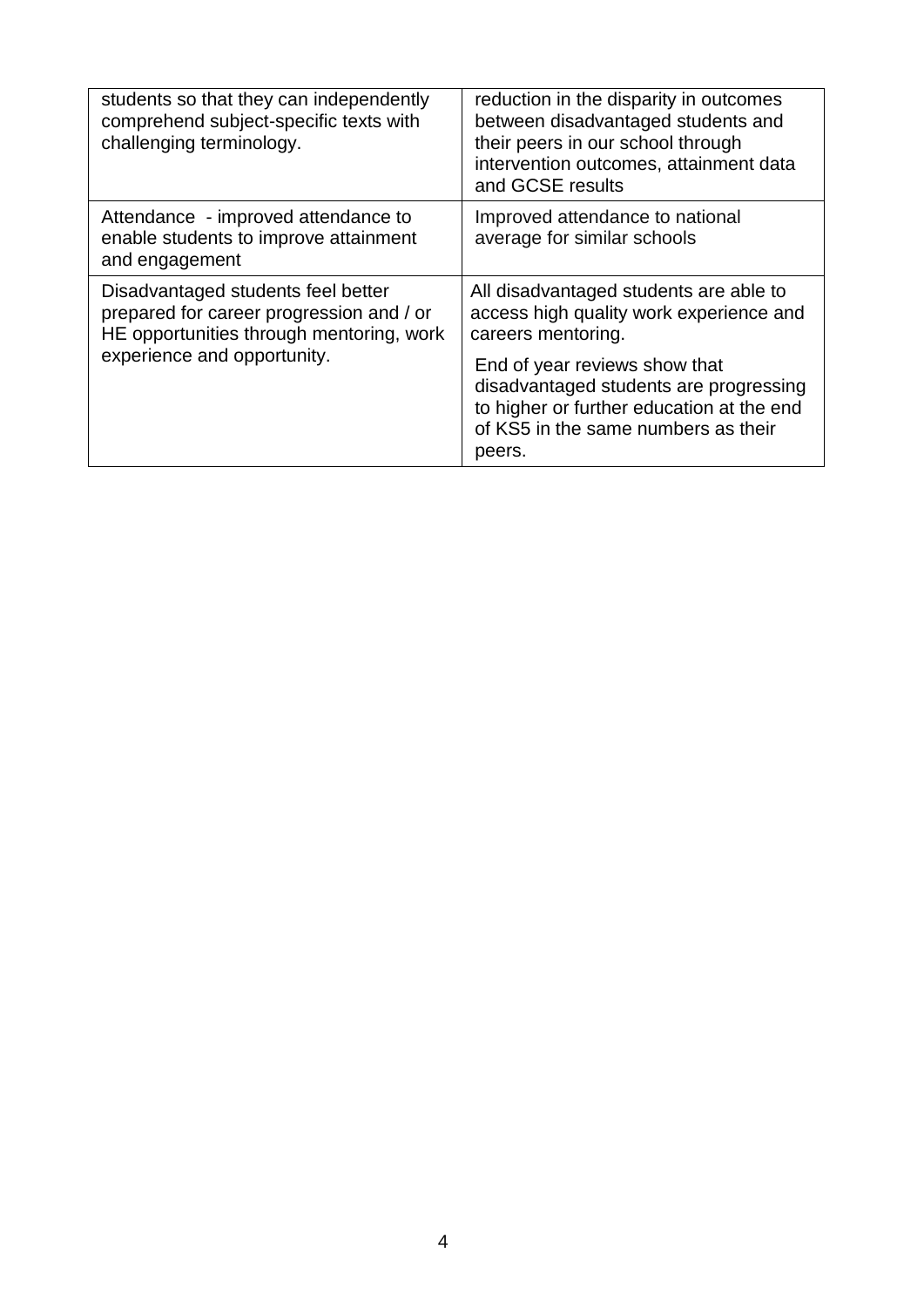## **Activity in this academic year**

This details how we intend to spend our pupil premium (and recovery premium funding) **this academic year** to address the challenges listed above.

#### **Teaching (for example, CPD, recruitment and retention)**

Budgeted cost: £ 3700

| <b>Activity</b>                                                                                                          | <b>Evidence that supports this</b><br>approach                                                                                                            | <b>Challenge</b><br>number(s)<br>addressed |
|--------------------------------------------------------------------------------------------------------------------------|-----------------------------------------------------------------------------------------------------------------------------------------------------------|--------------------------------------------|
| Retention and<br>professional<br>development of staff,<br>including gaining QTS,<br>coaching of staff where<br>necessary | To ensure Quality First Teaching across<br>the school<br>Avery, C (1990) Teacher Action<br>Research: Building Knowledge<br>Democracies, Sage Publications |                                            |
| Employment of<br>sessional<br>instructors/coaches                                                                        | To increase attainment and<br>achievement in vocational subjects                                                                                          | 1,5                                        |
| Projected spending                                                                                                       | £1200 PD, Sessional instructors/<br>Coaches £2500                                                                                                         |                                            |

#### **Targeted academic support (for example, tutoring, one-to-one support structured interventions)**

Budgeted cost: £ 19220

| <b>Activity</b>                                                                                                                                               | Evidence that supports this approach                                                                                                                                                                                  | <b>Challenge</b><br>number(s)<br>addressed |
|---------------------------------------------------------------------------------------------------------------------------------------------------------------|-----------------------------------------------------------------------------------------------------------------------------------------------------------------------------------------------------------------------|--------------------------------------------|
| Literacy<br>interventions<br>across KS4 and 5<br>for low attaining<br>disadvantaged<br>pupils - Read,<br>Write, Inc, effective<br>use of literacy<br>strategy | To improve reading age of pupils (focussing on pupils<br>with a reading age of less than 12), comprehension<br>skills and oracy<br>Wasik and Slavin (1993)                                                            | 1, 3, 5                                    |
| Numeracy<br>interventions<br>across KS4 and 5<br>for low attaining<br>disadvantaged<br>pupils $-1:1$ and<br>additional in class<br>support                    | To identify and address gaps in Mathematical skills<br>and knowledge<br>https://assets.publishing.service.gov.uk/government<br>/uploads/system/uploads/attachment_<br>data/file/628630/DfE_SEN_Support_REA_Report.pdf | 1                                          |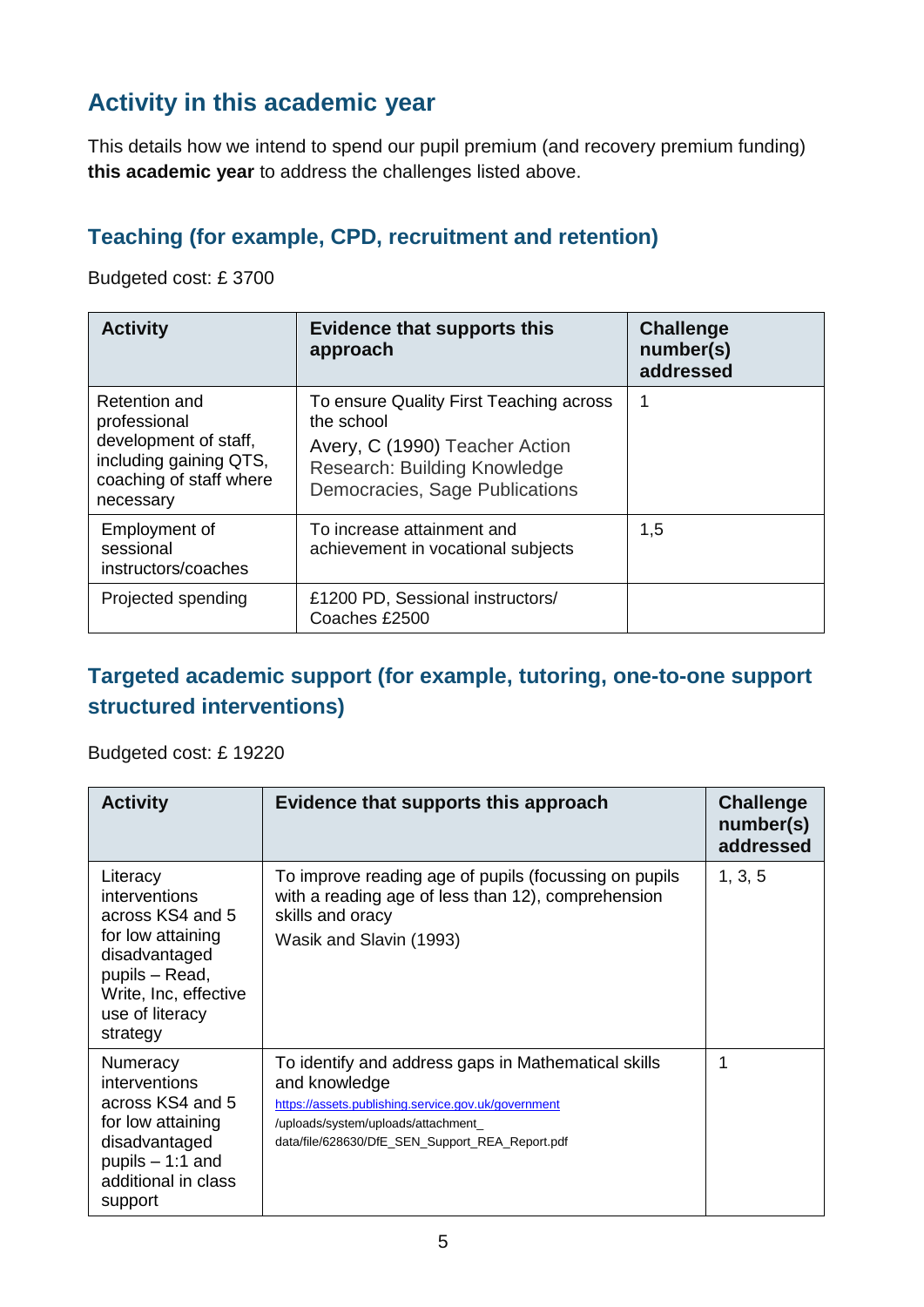| Gaps in learning<br>due to missed<br>educations,<br>negative attitude to<br>learning, low self<br>esteem, SEMH<br>challenges | One to one support in and out of the classroom<br>Blatchford, Russell, Bassett, Brown and Martin (2004) | 1, 2, 3, 4, 5 |
|------------------------------------------------------------------------------------------------------------------------------|---------------------------------------------------------------------------------------------------------|---------------|
| Projected spending                                                                                                           | Read, write, Inc resources £220<br><b>Assistant Learning Coach 19000</b>                                |               |

## **Wider strategies (for example, related to attendance, behaviour, wellbeing)**

Budgeted cost: £22000

| <b>Activity</b>                                                                                                                                  | <b>Evidence that supports this</b><br>approach                                                                                                                                                                                                                                                                                                                    | <b>Challenge</b><br>number(s)<br>addressed |
|--------------------------------------------------------------------------------------------------------------------------------------------------|-------------------------------------------------------------------------------------------------------------------------------------------------------------------------------------------------------------------------------------------------------------------------------------------------------------------------------------------------------------------|--------------------------------------------|
| Increased use student<br>psychology therapists<br>and mental health<br>nurses in school to<br>support and address<br>the SEMH needs of<br>pupils | Betts, K., Miller, M., Tokuhama-Espi-<br>nosa, T., Shewokis, P., Anderson, A.,<br>Borja, C., Galoyan, T., Delaney, B.,<br>Eigenauer, J., & Dekker, S. (2019). Inter-<br>national report: Neuromyths and evi-<br>dence-based practices in higher educa-<br>tion. Online Learning Consortium: New-<br>buryport, MA.                                                 | 1, 2, 3, 4, 5                              |
| Mentoring of low<br>attaining, disadvantaged<br>pupils (City Years)                                                                              | Timothy A. Cavell, Renée Spencer, Sam-<br>uel D. McQuillin, Back to the Future: Men-<br>toring as Means and End in Promoting<br>Child Mental Health, Journal of Clinical<br>Child & Adolescent Psychology,<br>10.1080/15374416.2021.1875327, 50,<br>(2021)                                                                                                        | 1, 2, 3, 4, 5                              |
| Identify, support and<br>address SEMH need                                                                                                       | Barriers to learning<br>Brookman-Bryne, A. and Commissar, L.<br>(2019) Future avenues for educational<br>neuroscience from the perspective of<br>EARLI SIG 22. Conference attendees,<br>Gilbert, Gus and Rose Emotion Coaching<br>UK September 2020 Mind, Brain and Ed-<br>ucation, 13:3, pp. 176-183[Online]. Availa-<br>ble at: https://onlinelibrary.wiley.com | 1, 2, 3, 4, 5                              |
| Projected spending                                                                                                                               | City Year mentors £22000                                                                                                                                                                                                                                                                                                                                          |                                            |

#### **Total budgeted cost: £ 66,920**